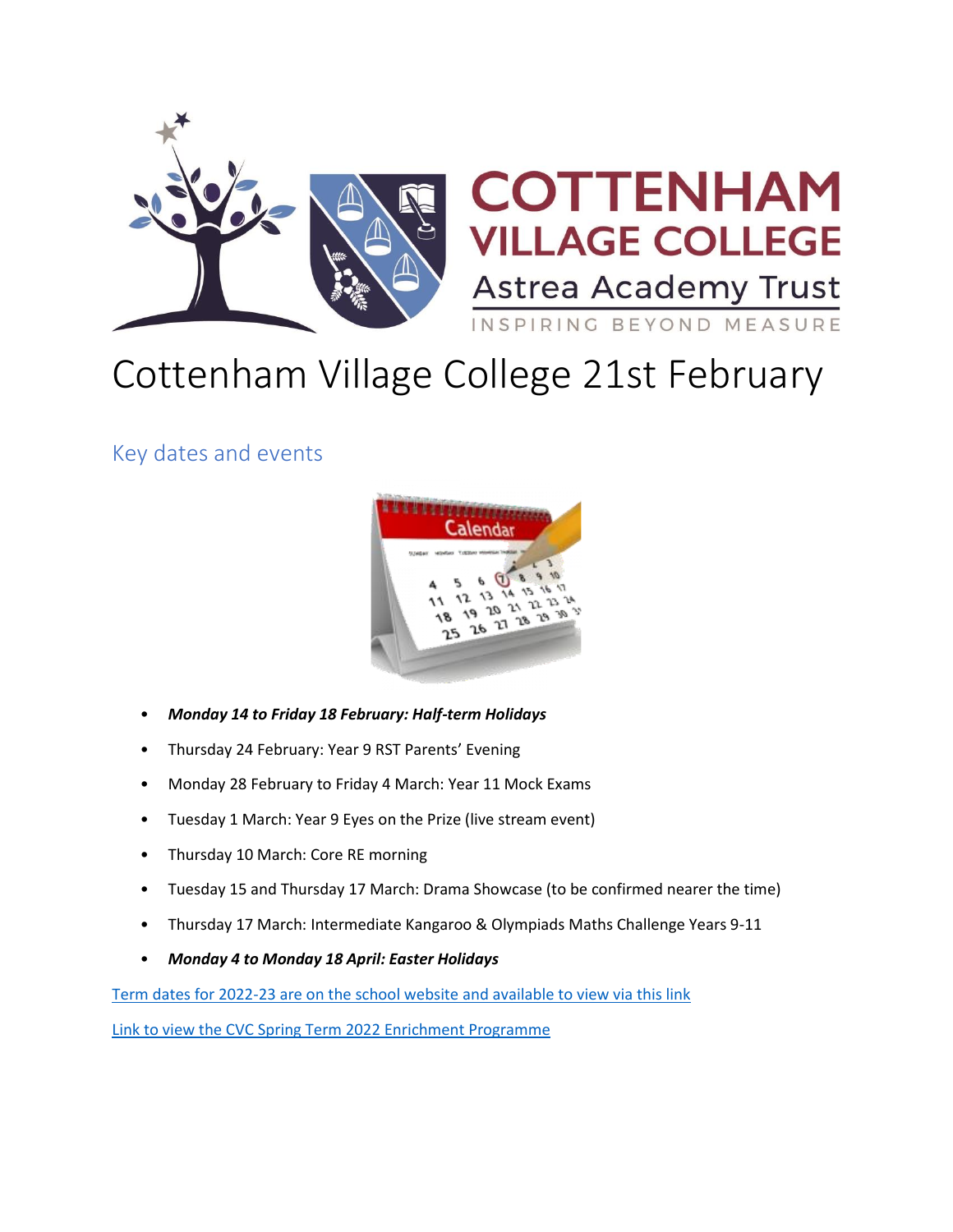# Covid-19 Update & Vaccinations



Covid-19 cases, whilst falling slightly this week, continue to remain high across all year groups. All current recommendations in terms of hand hygiene and mask wearing in communal areas is still valid and appropriate, to help reduce the number of cases in school when students return after half term.

During half term, can we ask that students continue to test twice over the week and especially on the Sunday evening prior to the start of next term.

Vaccinations - Any students who were not able to get a first, second or booster covid-19 vaccination at school, the nearest walk in centre can be found using this link Here.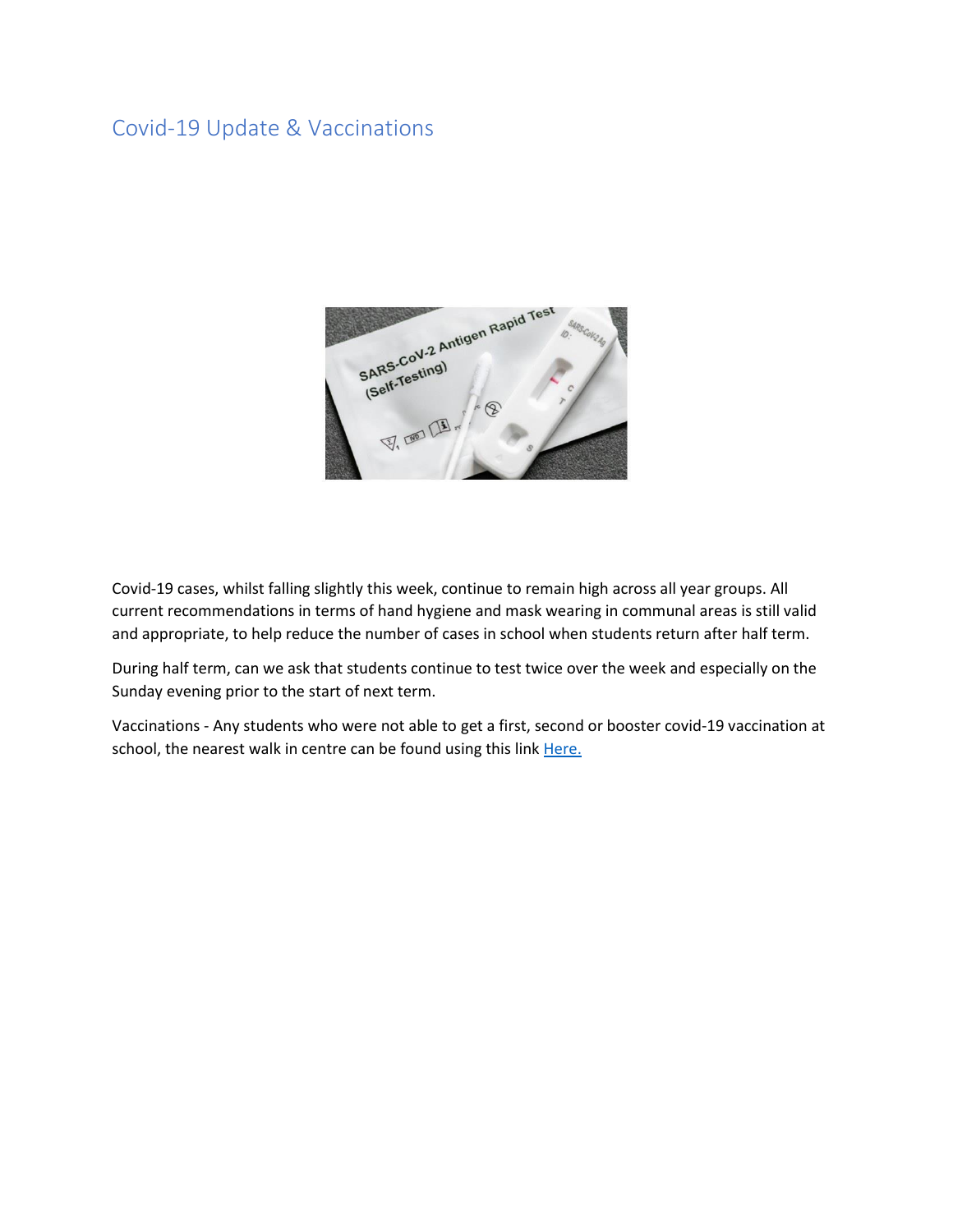My Child At School (MCAS)

# **Chaldschool.com**

The school moved to a new information system this term called Bromcom. This new system is going to allow us to be able to communicate more information, more immediately than we have been able to do previously through something called My Child At School (MCAS). During the week of 21 February, after we return from the half-term holiday, all families will receive an email inviting them to sign up to MCAS. All instructions about how to sign up will be in this email as well as a link to the site.

Once you have signed up, you will be able to view information about your child including their classes, timetable, house points for excellent work and behaviour, any negative behaviour points awarded (with the reason and any sanctions awarded). This information is live each day. In the future, we will be able to use this platform to also share assessment information as well, and the work to enable this will be taking place over the rest of this academic year. We are really delighted that we are going to be able to offer a much more comprehensive overview of your child at school.

Once you have signed up to MCAS you are also able to download an app that allows you to access this information from a smart device; however, there is no need to download the app unless you wish to. The Astrea app will be phased out and MCAS will replace this.

We look forward to the launch of MCAS after half-term.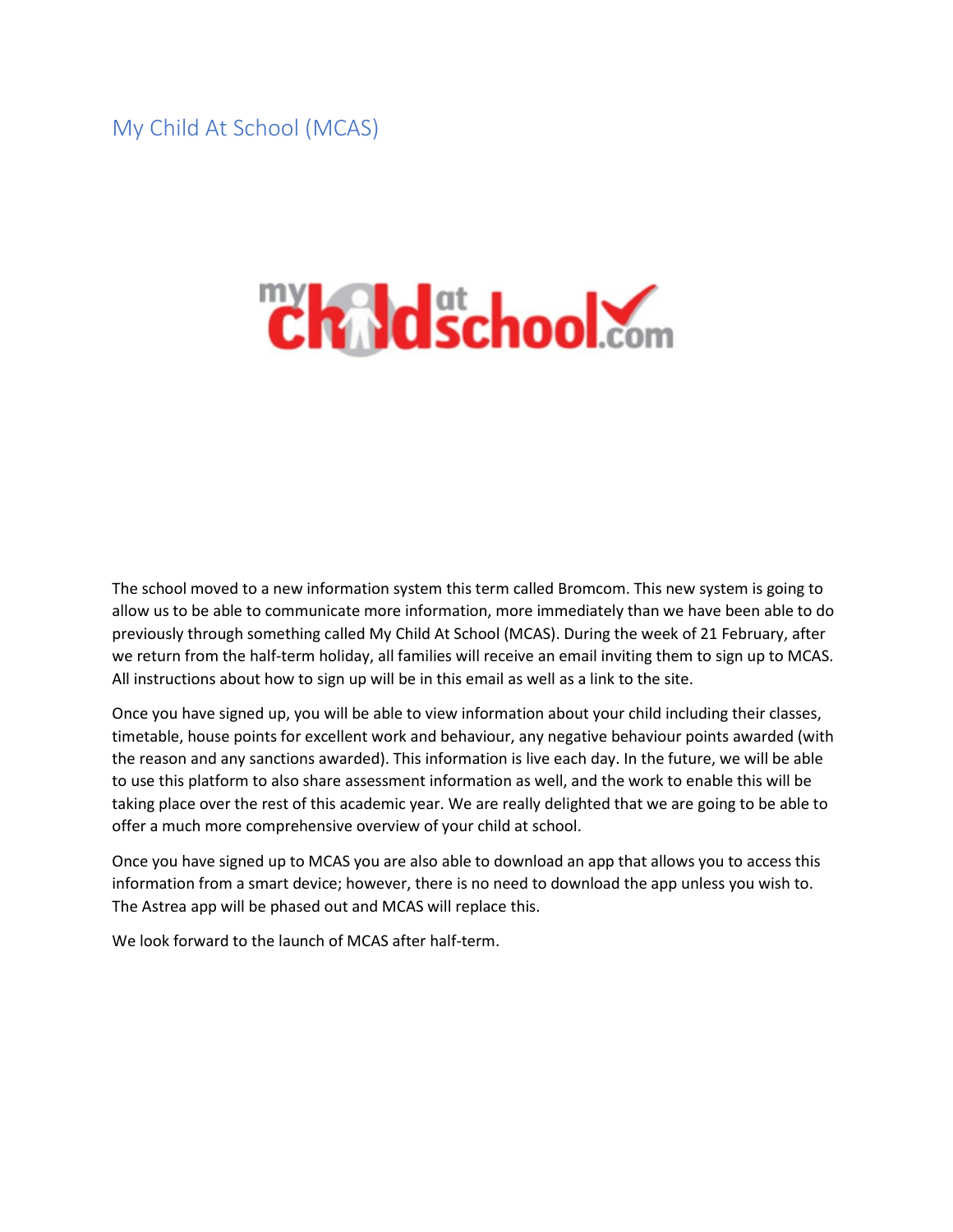# Fixture results this week



*On Wednesday, a select group of year 9 girls were invited to join a training session with the FA and Youth Sport Trust to become Football Activators. They will work over the year to complete further training to develop and inspire girls to play football. They must market and deliver sessions to girls in our school to encourage them to play and get active. If they fulfil their role, they will achieve the Youth Sport Trust Girls' Football Youth Sport Award.*

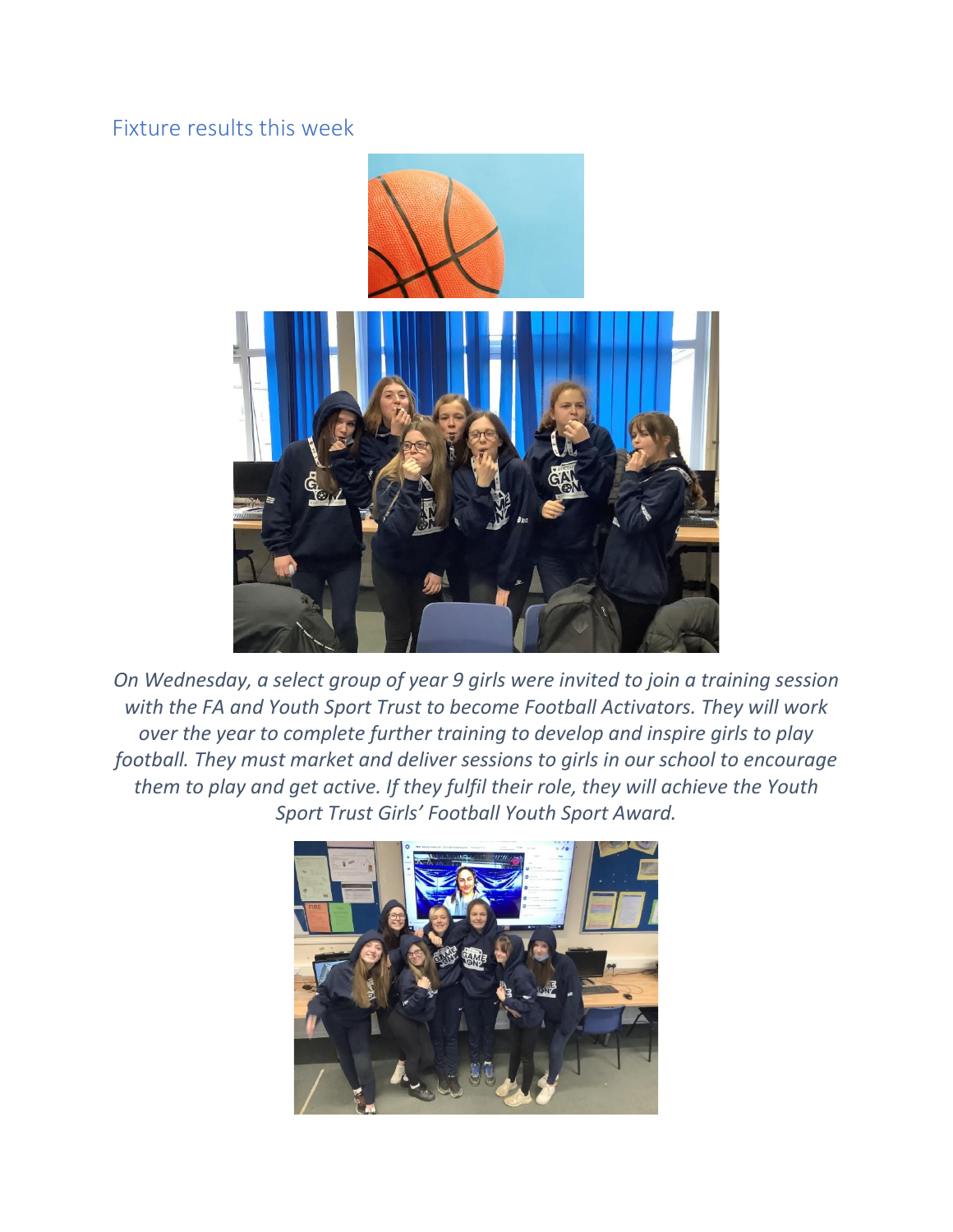# Wysing Art trip



Students in the DSC had a wonderful day at Wysing Art on 8th February accompanied Louise and her new hearing dog, Angus.

The students were involved in a number of activities including making a collaborative banner and placing a sculpture they made during a previous visit in the woodland area of their choice. The students were invited to collect pieces of nature close to hand, place it on a fabric banner and with a hammer, hammer the item to release it's colour onto the fabric, plus a choice of black spray to spray over and give a stencil effect of their item.

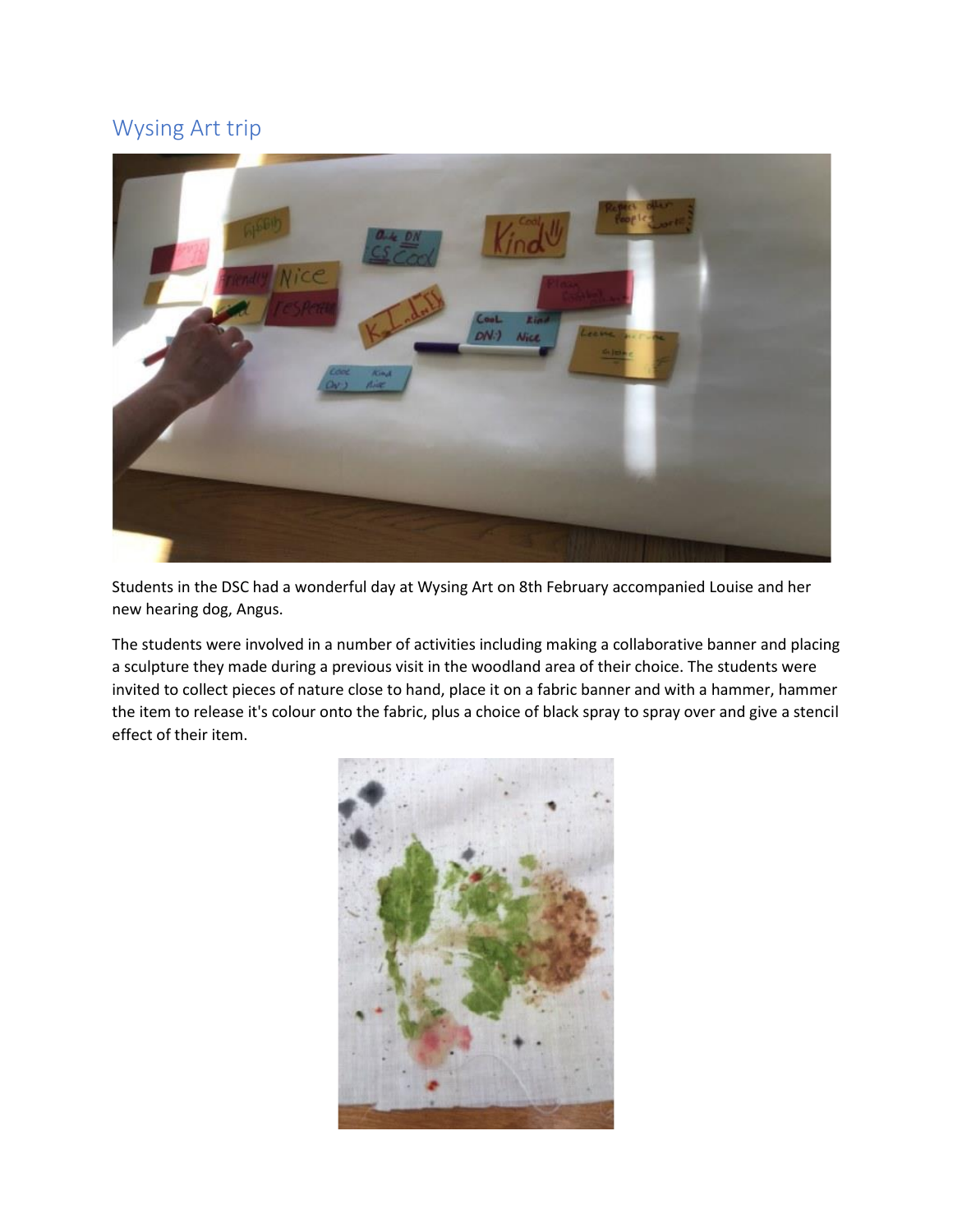# **Year 7**

#### **Attendance**

The attendance for the week beginning **31 January**: **79%**

Leading tutor group: 7L - 89.31%

#### **SHINE**

Total SHINE points last week: 316

House with the most points: Bronte

Form group with most points: 7R -77

## **Year 8**

#### **Attendance**

The attendance for the week beginning **31 January: 86%** Leading tutor group: 8T - 94.48% **SHINE** Total SHINE points last week: 364 House with the most points: Sanger Form group points: 8L - 89

# **Year 9**

#### **Options and Parents' Evenings**

A reminder that there are a series of videos for different subjects on the Year 9 page of the school website. On the Year 9 page there will be a series of resources for students and families to access from the start of next half-term. [Please use this link to go to the video.](https://www.youtube.com/playlist?list=PLWRpec3O09S4pKFritB6JJYTBAHpIlvIB) The options booklet will be live on the website and available for students and families for use over the half-term holiday.

The 'formal' launch of the options process will be from the start of next half-term. There will be an overview of what will happen, what students need to decide, by when and also some support in arriving at these decisions.

To further support, subject assemblies will take place, subjects may use some lesson time to discuss what the subject is like at KS4, and we are going to run some individual guidance interviews towards the end of the half-term to talk through choices that students have made and to support them to make the best choice that is right for them. Parents will be invited to attend these interviews as well, if they are able to attend during the school day. The dates and times for these sessions will be communicated next half-term.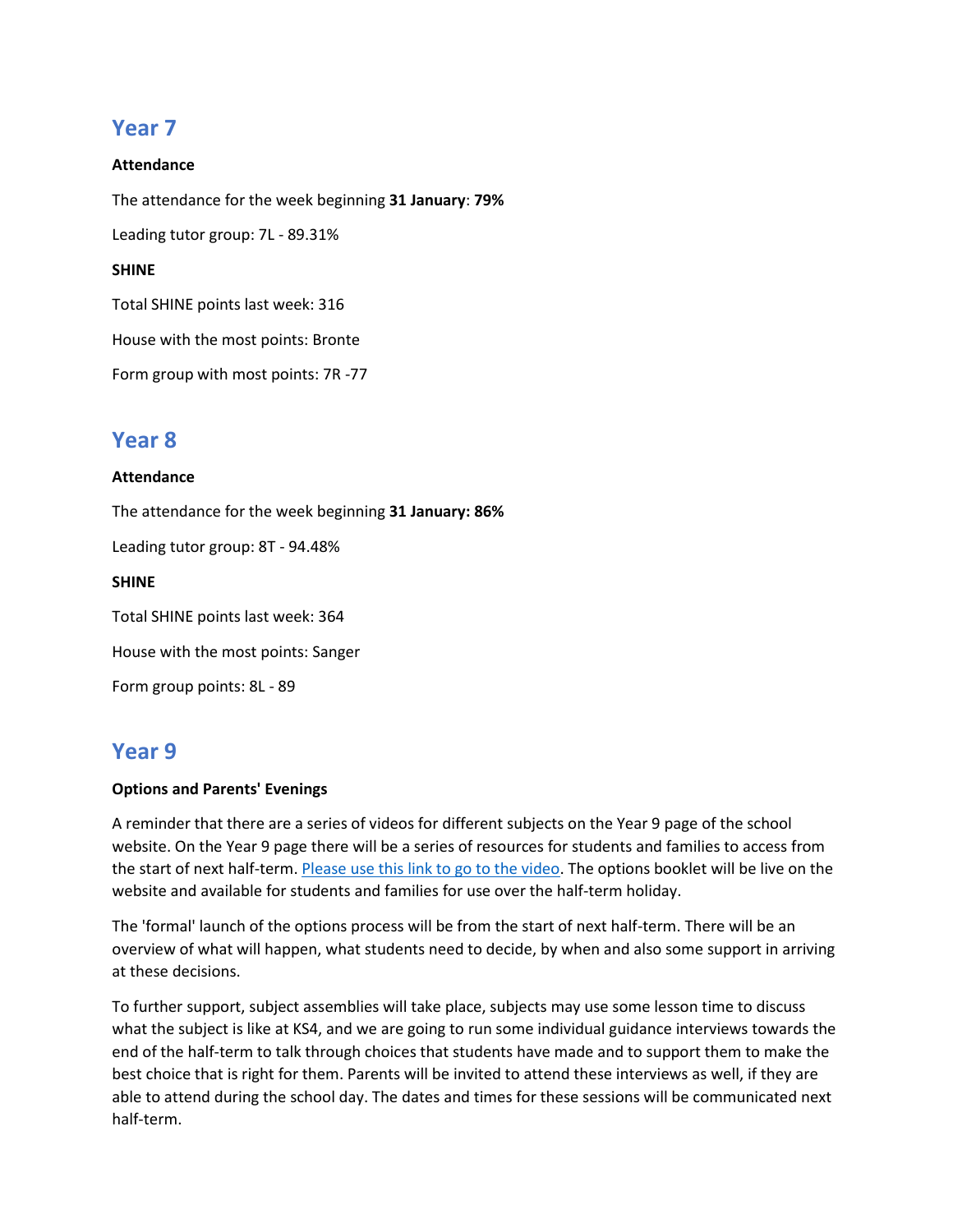An overview of key dates next half-term:

- 21 February 25 February: RST Parents' Evening; Y9 options assemblies begin this week; launch of the options process.
- 28 February 11 March: two weeks where subject assemblies will continue; students can continue to access the subject videos and options booklet (on the Year 9 website page); students have the opportunity to speak with form tutors and subject teachers if they have questions or want to find out more.
- 14 March: this is the deadline for the options form to be completed and returned. The options form will be shared electronically next half-term. There will be clear guidance on how the form should be completed when it is shared.
- 28 March 1 April: guidance interviews will take place with staff, students and parents (if they wish to attend) to review the options selected and to ensure that the choices selected are ones that are right and will enable students to achieve and offer a strong foundation for their post-16 studies.

Our staff very much enjoyed meeting with Year 9 families on Thursday 10 February (KLM tutor groups) and are looking forward to the evening on Thursday 24 February for the RST tutor groups. The evening will offer the chance to discuss your child's progress in their subjects as well as perhaps discussing subject choices for KS4.

#### **Attendance**

The attendance for the week beginning **31 January: 83.9%**

Leading tutor group: 9M - 90.74%

#### **SHINE**

Total SHINE points last week: 431

House with the most points: Bronte

Form group points: 9S & 9R – 89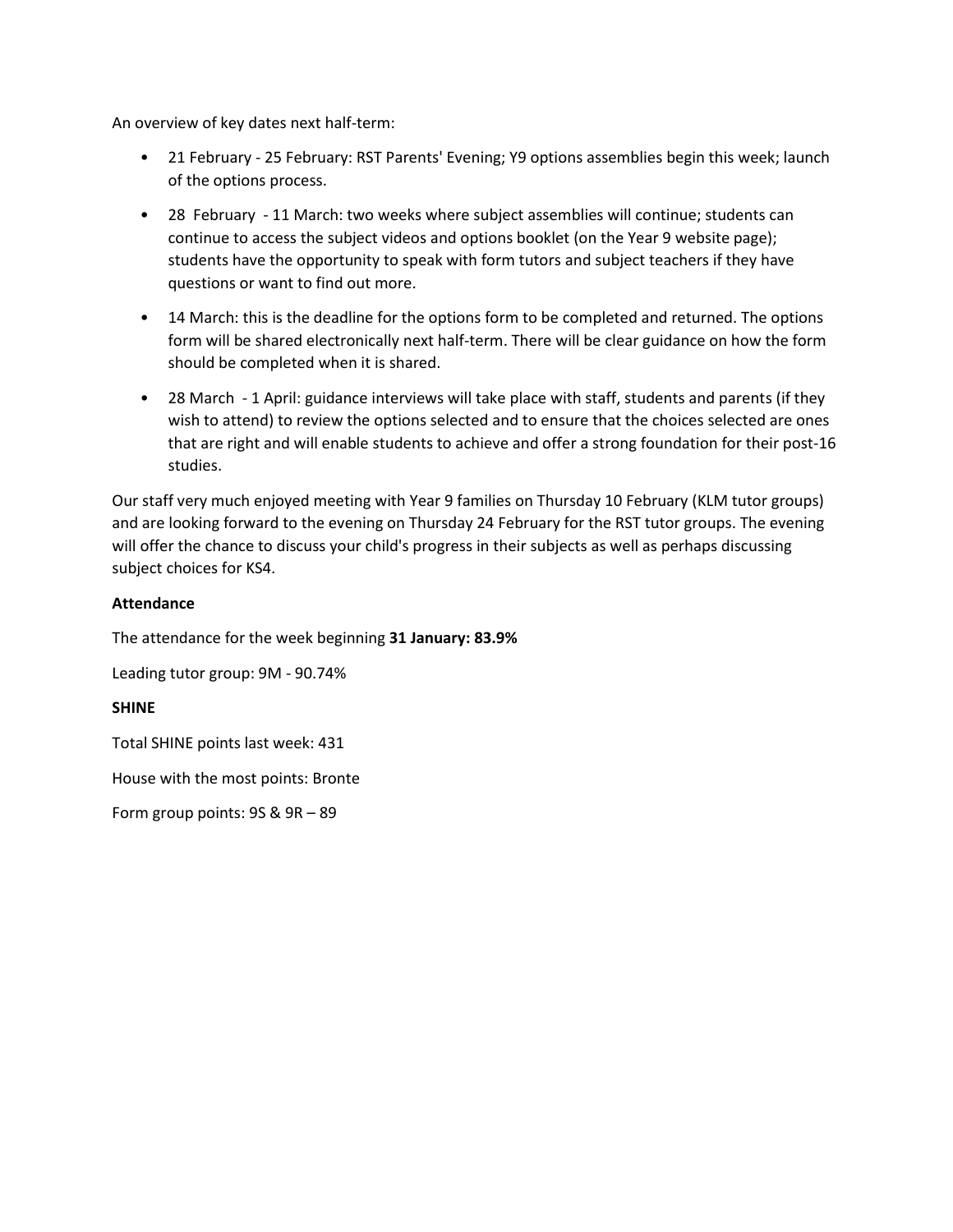## Year 10



#### **Attendance**

The attendance for the week beginning **31 January: 83.3%**

Leading tutor group: 10T - 89.31%

#### **SHINE**

Total SHINE points last week: 238

House with the most points: Sanger

Form group points: 10K - 56

## Year 11



#### **Advanced information for GCSE exams 2022**

As expected, the JCQ has published information this week regarding the arrangements for examinations in the summer of 2022. There are different implications subject by subject: some subjects have virtually no changes to content and examinations and others have had more significant changes announced. Some subjects have had amendments or units removed from the content already and these are the subjects where there is much less or even no advance information.

Our Heads of Department will be carefully exploring this information before providing full details to students in lessons. Below is the notice of the release of information with links to useful documents. Each exam board has published subject specific information on their individual websites.

Please do use these links and documents: there are a number of misconceptions and untrue statements that are being circulated via social media platforms. Using the official information and guidance is very important because not all information from other sources is necessarily accurate.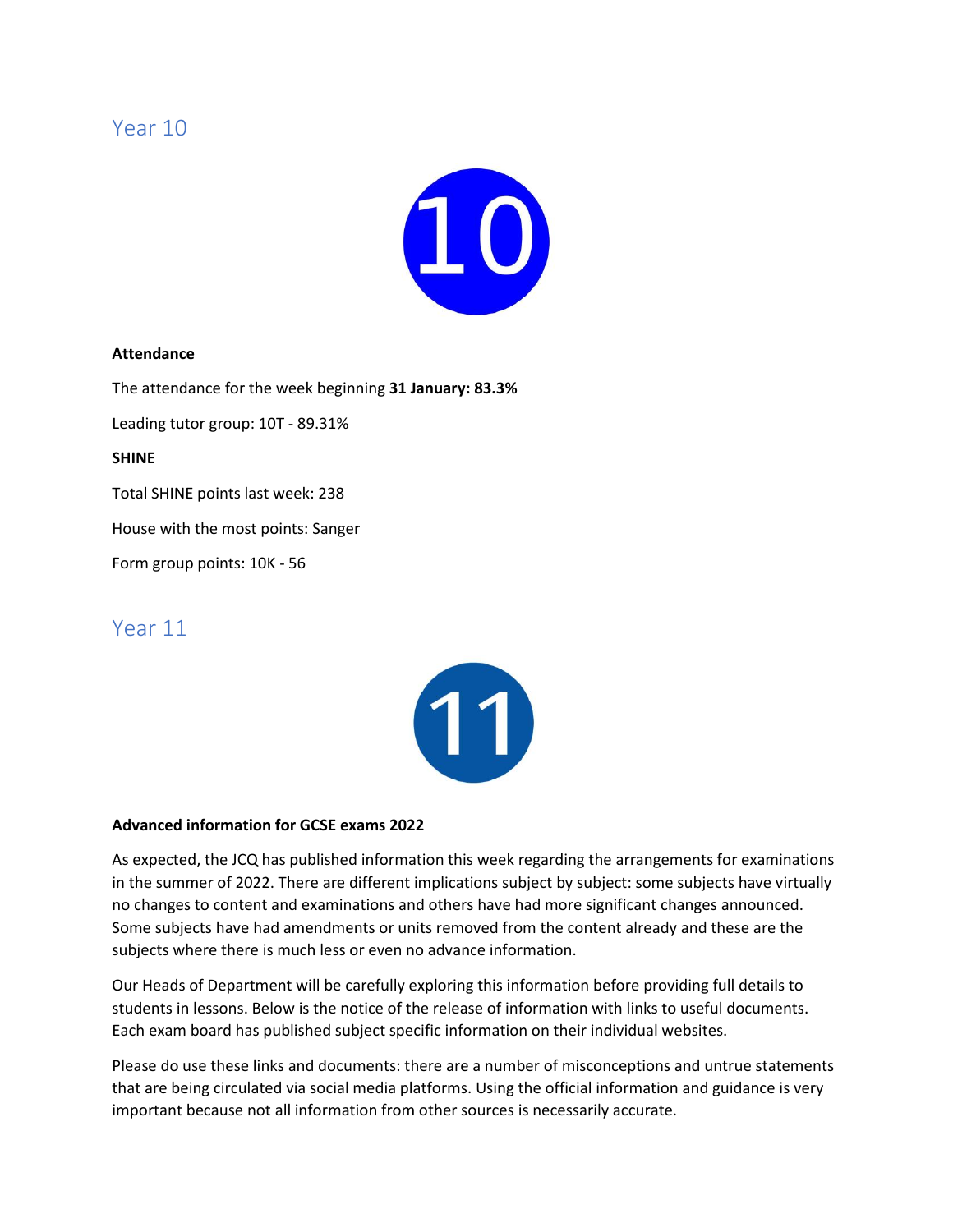#### Statement and links:

"From Monday 7 February, students will have access to some of the exam content, texts, topics and subtopics, themes and skills due to be assessed for the majority of GCSE and all AS and A level subjects with exams to help focus their revision for their exams in summer. Advance information is one part of the adaptations in place to help mitigate the impact of the pandemic on education.

- Visit the Joint Council for Qualifications (JCQ) website, for Summer 2022 Arrangements: Advance [Information.](https://linkprotect.cudasvc.com/url?a=https%3a%2f%2flnks.gd%2fl%2feyJhbGciOiJIUzI1NiJ9.eyJidWxsZXRpbl9saW5rX2lkIjoxMDIsInVyaSI6ImJwMjpjbGljayIsImJ1bGxldGluX2lkIjoiMjAyMjAyMDcuNTMwMDM0NzEiLCJ1cmwiOiJodHRwczovL3d3dy5qY3Eub3JnLnVrL3N1bW1lci0yMDIyLWFycmFuZ2VtZW50cy9hZHZhbmNlLWluZm9ybWF0aW9uLz91dG1fbWVkaXVtPWVtYWlsJnV0bV9zb3VyY2U9Z292ZGVsaXZlcnkifQ.at4ipA1n8GGuX0NSePdpRu1-nXTMBKTMymFRVRa3ugY%2fs%2f741221553%2fbr%2f126234547426-l&c=E,1,2uR_dDQEur4FTfDNIk4n5hkFl016IGgEUzGW1a_vc-cBz1YjBzP0QUcDzqIRqsgQ_ahQ6HxN7zhlz887jzSeC8pic7BxqIEd74XLTgGTZJ8,&typo=1)
- JCQ have also developed an [Advance Information Student Guide.](https://linkprotect.cudasvc.com/url?a=https%3a%2f%2flnks.gd%2fl%2feyJhbGciOiJIUzI1NiJ9.eyJidWxsZXRpbl9saW5rX2lkIjoxMDMsInVyaSI6ImJwMjpjbGljayIsImJ1bGxldGluX2lkIjoiMjAyMjAyMDcuNTMwMDM0NzEiLCJ1cmwiOiJodHRwczovL3d3dy5qY3Eub3JnLnVrL3dwLWNvbnRlbnQvdXBsb2Fkcy8yMDIyLzAyL0pDUV9BZHZhbmNlLUluZm9ybWF0aW9uLVN0dWRlbnQtR3VpZGUucGRmP3V0bV9tZWRpdW09ZW1haWwmdXRtX3NvdXJjZT1nb3ZkZWxpdmVyeSJ9.75J_xX65UxY-IZ-Eco_ojZg3AWAwR1SUIijGydzYDsM%2fs%2f741221553%2fbr%2f126234547426-l&c=E,1,y1dwXC4Y7C9-sUIxNKpqcj-3rBQMnT8lLThXQhfkb8PWhYIjzjNsYs-RgaESNhU6qjo2K-KD2UTHiL4N02m3DiQYWJmt1BAmgzlSuQjgzEeowODqN1Rz&typo=1) [Download an accessible](https://linkprotect.cudasvc.com/url?a=https%3a%2f%2flnks.gd%2fl%2feyJhbGciOiJIUzI1NiJ9.eyJidWxsZXRpbl9saW5rX2lkIjoxMDQsInVyaSI6ImJwMjpjbGljayIsImJ1bGxldGluX2lkIjoiMjAyMjAyMDcuNTMwMDM0NzEiLCJ1cmwiOiJodHRwczovL3d3dy5qY3Eub3JnLnVrL3dwLWNvbnRlbnQvdXBsb2Fkcy8yMDIyLzAyLzA3MDIyMi1BZHZhbmNlLUluZm9ybWF0aW9uLVN0dWRlbnQtR3VpZGUucGRmP3V0bV9tZWRpdW09ZW1haWwmdXRtX3NvdXJjZT1nb3ZkZWxpdmVyeSJ9.0A7PAX-kA5P0Do3HOl0b1GOrRPduldm4RxkyuO_c1Kk%2fs%2f741221553%2fbr%2f126234547426-l&c=E,1,JWcRo2ksEskaCr2GMXcna2vk_VUYZhUWW5QHKYN-NB96ZbhBux3ltiH5mg4aFfGS_Mq_Q8GjBCvS8rh3n5nfOThBoTnkg_lRU5mOhkrBdBlVRwqxuk6S-S0,&typo=1)  [version.](https://linkprotect.cudasvc.com/url?a=https%3a%2f%2flnks.gd%2fl%2feyJhbGciOiJIUzI1NiJ9.eyJidWxsZXRpbl9saW5rX2lkIjoxMDQsInVyaSI6ImJwMjpjbGljayIsImJ1bGxldGluX2lkIjoiMjAyMjAyMDcuNTMwMDM0NzEiLCJ1cmwiOiJodHRwczovL3d3dy5qY3Eub3JnLnVrL3dwLWNvbnRlbnQvdXBsb2Fkcy8yMDIyLzAyLzA3MDIyMi1BZHZhbmNlLUluZm9ybWF0aW9uLVN0dWRlbnQtR3VpZGUucGRmP3V0bV9tZWRpdW09ZW1haWwmdXRtX3NvdXJjZT1nb3ZkZWxpdmVyeSJ9.0A7PAX-kA5P0Do3HOl0b1GOrRPduldm4RxkyuO_c1Kk%2fs%2f741221553%2fbr%2f126234547426-l&c=E,1,JWcRo2ksEskaCr2GMXcna2vk_VUYZhUWW5QHKYN-NB96ZbhBux3ltiH5mg4aFfGS_Mq_Q8GjBCvS8rh3n5nfOThBoTnkg_lRU5mOhkrBdBlVRwqxuk6S-S0,&typo=1)
- Access [subject by subject support for GCSE, AS and A level students in 2022](https://linkprotect.cudasvc.com/url?a=https%3a%2f%2flnks.gd%2fl%2feyJhbGciOiJIUzI1NiJ9.eyJidWxsZXRpbl9saW5rX2lkIjoxMDUsInVyaSI6ImJwMjpjbGljayIsImJ1bGxldGluX2lkIjoiMjAyMjAyMDcuNTMwMDM0NzEiLCJ1cmwiOiJodHRwczovL3d3dy5nb3YudWsvZ3VpZGFuY2Uvc3ViamVjdC1ieS1zdWJqZWN0LXN1cHBvcnQtZm9yLWdjc2UtYXMtYW5kLWEtbGV2ZWwtc3R1ZGVudHMtaW4tMjAyMj91dG1fbWVkaXVtPWVtYWlsJnV0bV9zb3VyY2U9Z292ZGVsaXZlcnkifQ.FD_TesYfuaIUQnlf1hv3sBqv0lZpuOMyXrAXeL_Mad4%2fs%2f741221553%2fbr%2f126234547426-l&c=E,1,S2xYke4Q5cPv1W4-dLQ8yzYOuVZzH71QU6_1FUqyuLhbgwOyMcOpIPHKlI1LxBkQ26cge3yZ6y5VrBXoXKrHg84AWGHaOa6A2IYXfpywYPpsRw,,&typo=1) from Ofqual.
- Read our article on the **[Education Hub](https://linkprotect.cudasvc.com/url?a=https%3a%2f%2flnks.gd%2fl%2feyJhbGciOiJIUzI1NiJ9.eyJidWxsZXRpbl9saW5rX2lkIjoxMDYsInVyaSI6ImJwMjpjbGljayIsImJ1bGxldGluX2lkIjoiMjAyMjAyMDcuNTMwMDM0NzEiLCJ1cmwiOiJodHRwczovL2VkdWNhdGlvbmh1Yi5ibG9nLmdvdi51ay8yMDIyLzAyLzA3L2hvdy13ZS1hcmUtaGVscGluZy1zdHVkZW50cy1wcmVwYXJlLWZvci1leGFtcy10aGlzLXN1bW1lci1hZHZhbmNlLWluZm9ybWF0aW9uLz91dG1fbWVkaXVtPWVtYWlsJnV0bV9zb3VyY2U9Z292ZGVsaXZlcnkifQ.-Q1A7Sek2KlNsoQCJuH70jBcrRGhvoX82ZOnvDlx7Dc%2fs%2f741221553%2fbr%2f126234547426-l&c=E,1,JJAzxUXbNlc--r00x2qePU43-B5rMw_O5TrIp4dUjbCWpp60thP9HlsjSEbKA85JtqDbEQAOUfuFZJsNZMZ234MGkf0kKrXW5amRBNjce3lO_n8btwtdXA,,&typo=1)** on how we are helping students prepare for exams this summer."

#### **Mock examinations**

Year 11 will have a second series of mock examinations from Monday 28 February. An overview of the mock timetable has been emailed to students' school email account and is on the website as well. A link to the Year 11 page is [here.](https://www.astreacottenham.org/wp-content/uploads/2022/02/CVC-Year-11-February-Mock-Timetable-2022.pdf) Individual student timetables will be shared with students at the start of next half-term.

This mock series will be a combination of full papers in the exam hall and formal assessments in class. For the November mocks we ran a full series of exams in all subjects to ensure that students had the experience. At this point in the academic year, formal exams and full papers are really useful for some subjects (for instance, the core subjects); however, in some subjects where they are completing coursework or focused on practical areas of the course or are in the final stages of teaching subject content a full paper can be more disruptive to students' preparation and progress than helpful and supportive.

In order to disrupt as few lessons as possible for Year 11 students, exams that are taking place in the exam hall have been timetabled over one week. All core subjects and a selection of Options subjects are running full-length papers. However, formal in-class assessments will take place over the week of Monday 7 to Friday 11 March in the remaining Options subjects. The mock exams and class assessments will be reported home in the next set of reports as another snapshot of where students are as we approach the final exams in May and June. Subject teachers will communicate when class assessments will take place to students. The timetable is a 'live' document: subjects are finalising the content (in light of this week's announcements for exams) and exactly which lessons they wish to run these assessments: any amendments will be reflected on the live timetable on the website.

Please note that any students studying Further Maths will sit mock papers in this subject now that they have covered enough of the course. These exams will run beyond the end of the school day at 3.05pm. The later buses are available for these students to use to get home. Once students are out of their exam they will be supervised by a member of staff on the site as they relax after the exam and wait for the bus (about 25 minutes). If students walk home, they can leave the school site at the end of the exam and if students are going to be collected, they can also be collected at the time the exam finishes.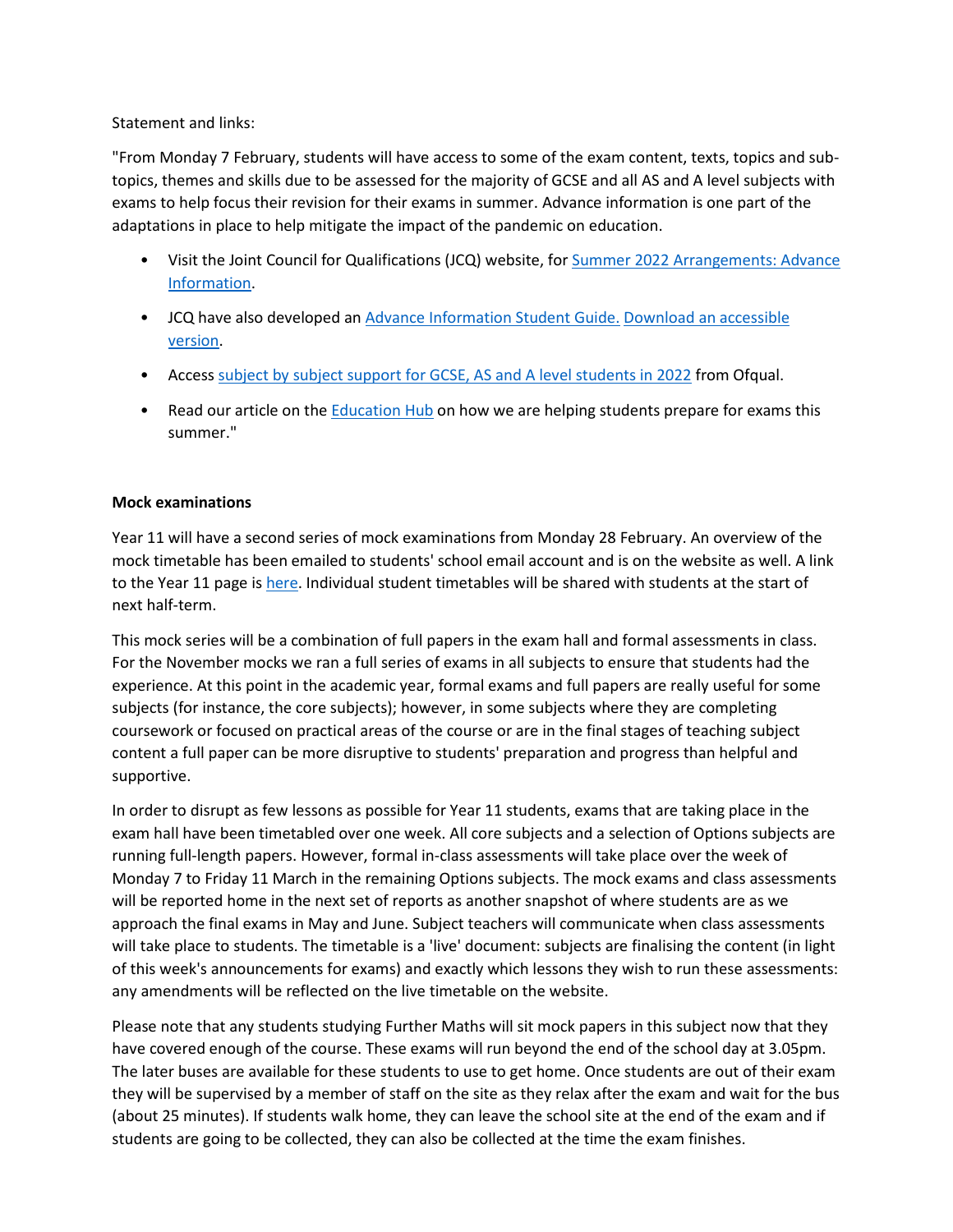Following the November mock series, this is an opportune moment for students to focus their revision and preparation using all of the feedback they have received and to see how much progress they have made. As with the previous mock series, students will receive careful and targeted feedback to support them to address areas that need development.

Thank you for your ongoing support.

A reminder of the Period 6 sessions running every week:

#### **Monday**

Art & Design (ST2 & ST3): This session is for students to work on their portfolio with subject specialist support.

Drama (Drama Studio): This session will address different areas of the GCSE: some weeks students will have support in the practical elements and others there will be a focus on the written content of the course. **Students are expected to attend this before other sessions if they need to work on coursework.**

Music (Music studio): This session is for working on coursework. **Students are expected to attend this before other sessions until coursework is complete.**

Spanish (L3): This is a drop-in session for Spanish GCSE.

Science (multiple classrooms): These sessions are for **all** Year 11 students and are designed to target key areas that have been highlighted as a result of the mock exams.

#### **Tuesday**

Maths (multiple classrooms): These sessions are for **all** Year 11 students and are designed to target key areas that have been highlighted as a result of the mock exams.

MyTutor - maths (ICT3, ICT6, Library): These online tuition sessions are for invited students only.

#### **Wednesday**

English (multiple classrooms): These sessions are for **all** Year 11 students and are designed to target key areas that have been highlighted as a result of the mock exams.

MyTutor - English (ICT3, ICT6, Library): These online tuition sessions are for invited students only.

#### **Thursday**

Geography (H1 & H6): These sessions will go over content for Geography and sessions will target key questions that can help to raise grades.

PE (GCSE - ICT1): This offers PE GCSE students the chance to focus on both practical and academic elements of the course.

Computer Science (ICT4): This weekly session offers students the chance to revise challenging sections of the GCSE course and explore how best to maximise marks in exam questions.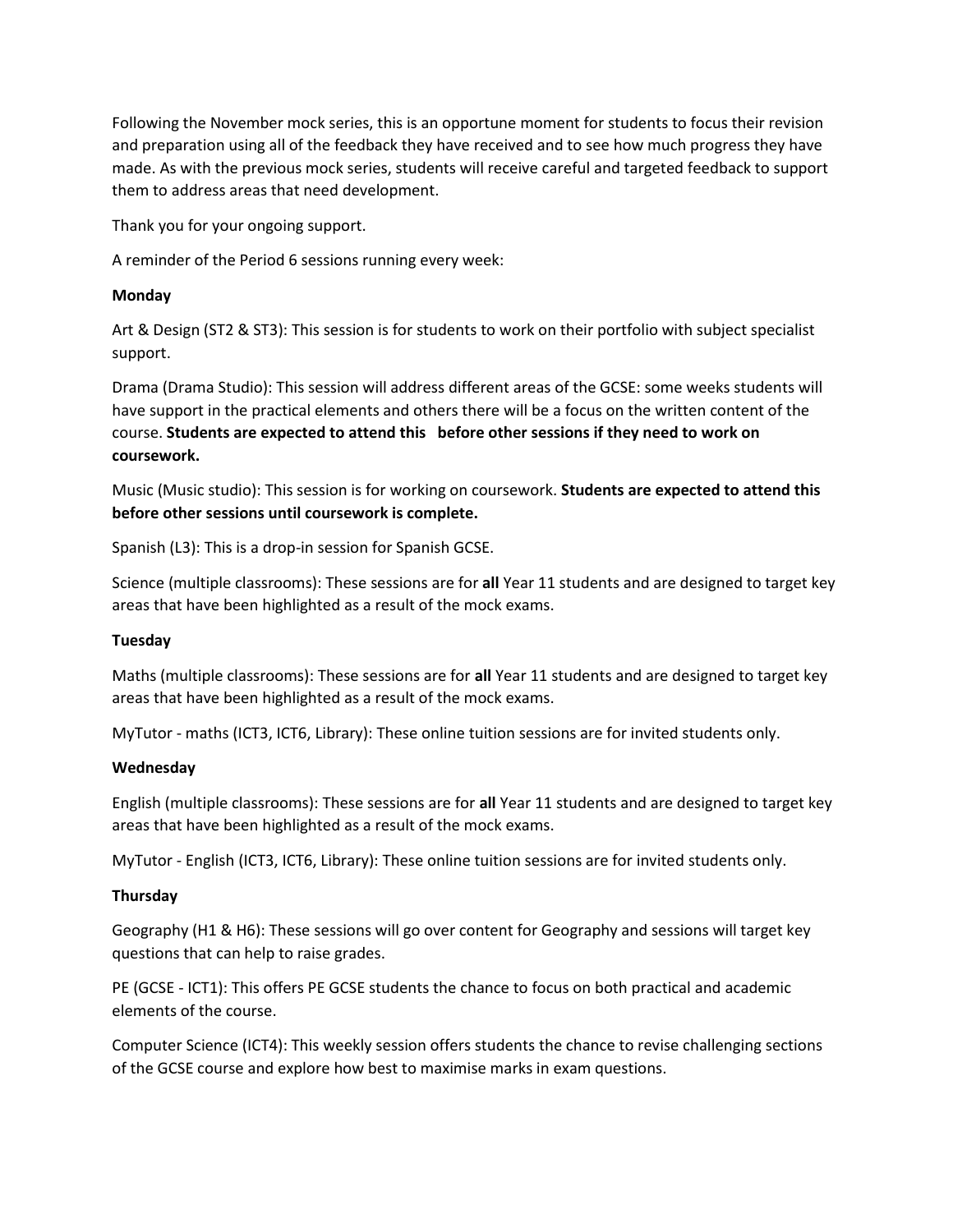Music (Music studio): This is a second session for working on coursework to allow students to attend other subjects on Mondays if needed. **Students are expected to attend this before other sessions until coursework is complete.**

A reminder of the bus routes:

| <b>CVC Bus 1</b>                       | <b>CVC Bus 2</b>                               |
|----------------------------------------|------------------------------------------------|
| 1620 CVC                               | 1620 CVC                                       |
| 1630 Landbeach Village Hall            | 1625 Rampton                                   |
| 1640 Waterbeach Green                  | 1630 Willingham, Berrycroft (Nr Balland Field) |
| 1650 Chittering, School Ln             | 1645 Sutton, Ely Rd (S&G Car Sales)            |
| 1700 Stretham, Chapel St (Nr Red Lion) | 1655 Witchford Main St, (Post Office)          |
| 1710 Wilburton, High St, Carpond Lane  | 1700 Wentworth, A142 (Bus Stop)                |
|                                        | 1705 Haddenham, High Street Spar Shop          |

#### **Attendance**

The attendance for the week beginning **31 January: 87.1%**

Leading tutor group: 11X - 95%

#### **SHINE**

Total SHINE points last week: 178 House with the most points: Bronte Form group points: 11T & 11R - 34

# **Reminder for student absences**



Please report a student absence **each day** the student is absent.

Our preferred method for parents to report an absence is by using the Astrea Parent App. *Instructions* [of how to download the Parent App can be found on Astrea Trust's website.](https://astreaacademytrust.org/astrea-app/)